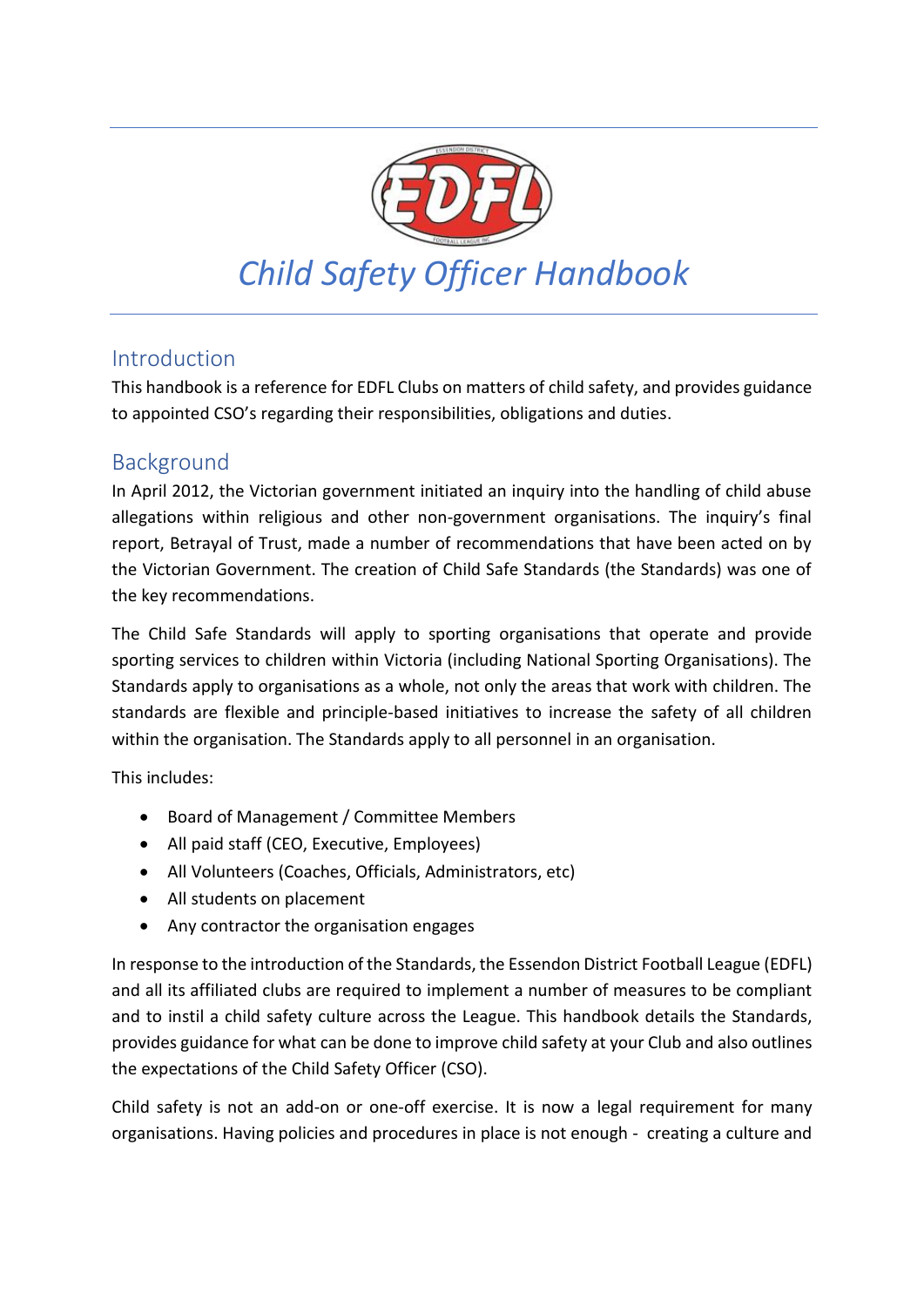environment within sport that is supportive and protective of children should be the objective.

It is the responsibility of all at the EDFL from the Board of Management, through to the executive, staff and volunteers, to:

- Protect children and young people from all forms of abuse, bullying and exploitation by our people;
- Be alert to incidents of child abuse and neglect occurring outside of our sport that may have an impact on the children and young people; and
- Create and maintain a child safe culture that is understood, endorsed and put into action by all the individuals who work for, volunteer or access our programs and services.

We expect all within our sport, regardless of their role or level of responsibility, to act to keep children safe from such harm by adopting the practices and behaviour we have set as our standard when carrying out their roles, and reporting any abuse or neglect of which they become aware to EDFL management and/or to the relevant external authorities responsible for child protection or to Police.

### Changes to Legislation

As of the 1 August 2017 Amendments based on The Royal Commission into Institutional Responses to Child Sexual Abuse made several recommendations aimed at strengthening the protection children receive through Working with Children Checks. The following amendments to the Act implement these recommendations;

- 1. Expanding the definition of 'direct contact' in the Act. The definition of direct contact now includes oral, written or electronic communication as well as face-to-face and physical contact.
- 2. Removing references to 'supervision' from the Act. This means that even if a person's contact with children as part of their child-related work is supervised by another person, they will still need to apply for a Working with Children Check (Check).
- 3. Creating a new occupational category of child related work to cover out of home care known as 'kinship care'. Family members or other persons of significance caring for a child placed in their care by Child Protection or otherwise under the Children, Youth and Families Act 2005 are required to obtain a Check.
- 4. Ensuring that non-conviction charges (charges that have been finally dealt with other than by a conviction or finding of guilt) for serious sexual, violent or drug offences are considered as part of Check assessments and reassessments.
- 5. Enabling the Secretary to the Department of Justice and Regulation to compel the production of certain information for the purposes of compliance monitoring.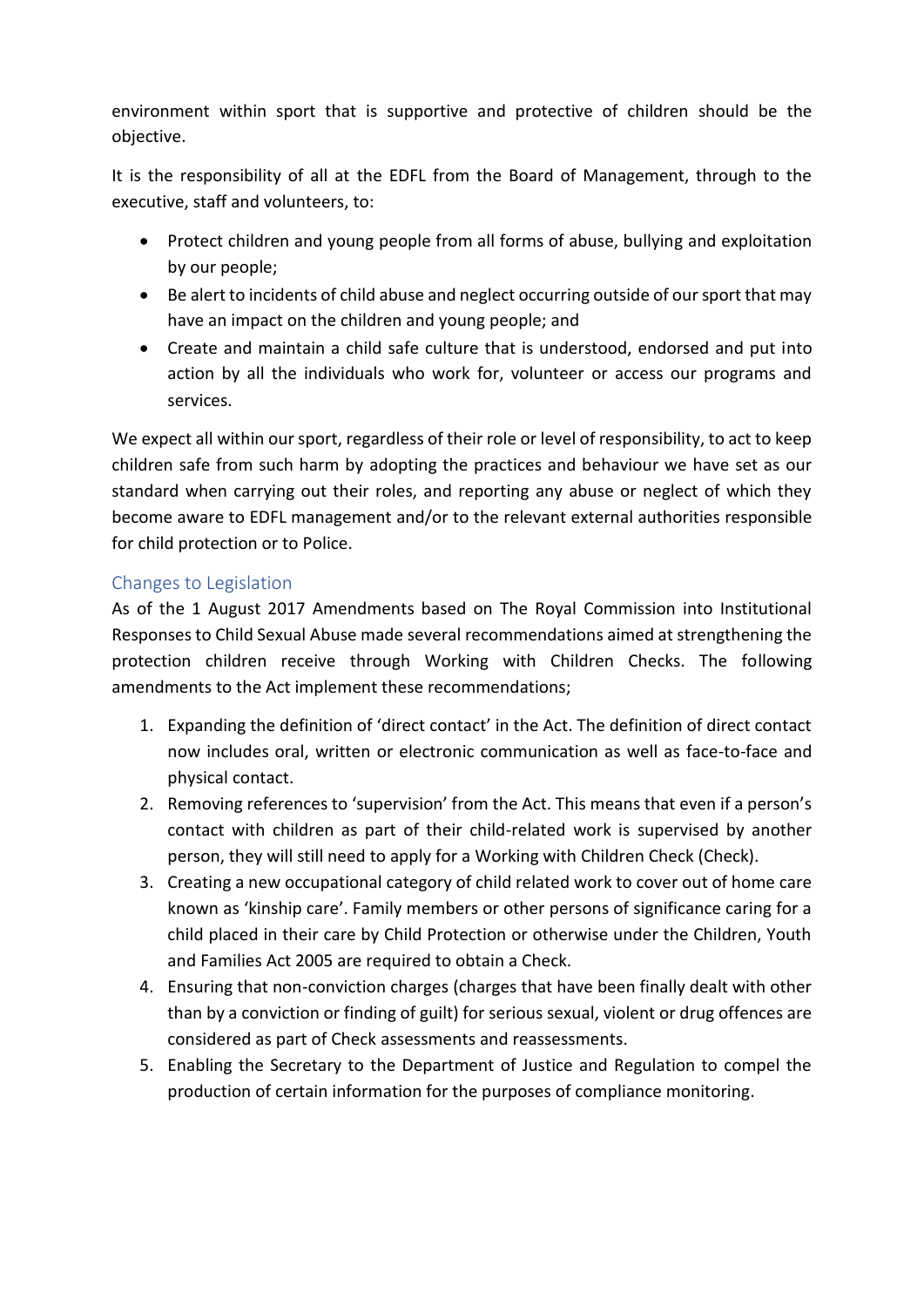# EDFL Child Safety Mission Statement

The EDFL and its affiliated clubs are committed to the safety and wellbeing of children and young people. Our community recognises the importance of, and a responsibility for, ensuring the EDFL and clubs are a safe, supportive and enriching environment which respects and fosters the dignity and self-esteem of children and young people, and enables them to thrive in their learning and development.

# Club Checklist – Child Safety Standards

- Appoint a Child Safety Officer and ensure they have done the following:
	- o Acquired a Working with Children Check (WWCC)
	- o Online "Play by The Rules Child Protection Course" module completed via [https://www.playbytherules.net.au/got-an-issue/child-safe-sport/child](https://www.playbytherules.net.au/got-an-issue/child-safe-sport/child-protection-online-course)[protection-online-course](https://www.playbytherules.net.au/got-an-issue/child-safe-sport/child-protection-online-course)
	- o Contact details supplied to EDFL
- Adopt and communicate the EDFL Mission Statement in relation to child safety.
- Adopt and communicate the EDFL Child Safety Policy.
- Create and/or communicate your club Code of Conduct.
- Adopt the EDFL Minimum Standards for Recruitment and implement sound recruitment practices.
- Educate your club in appropriate methods on their responsibilities, rights and risks, including:
	- o Club Officials
	- o Coaches
	- o Trainers
	- o Players
	- o Parents
- Promote and communicate the EDFL Incident Reporting Procedure.
- Conduct risk assessment to identify potentially dangerous situations, address weaknesses before they are exploited, and form response plans for situations that may arise.
- Find initiatives to "empower" kids and give them a voice in their team and their club.
- Ensure your policies and information are accessible by all parties within the club, including parents.
- Include Child Safety as a semi-regular agenda item in club committee meetings and training night addresses.
- Ensure all relevant volunteers/club members have correct qualifications, in particular Working with Children Checks.
	- o Status of WWCC must be verified via <https://online.justice.vic.gov.au/wwccu/checkstatus.doj>
- Assess club facilities and equipment are they well maintained? Could they pose a risk to children or others?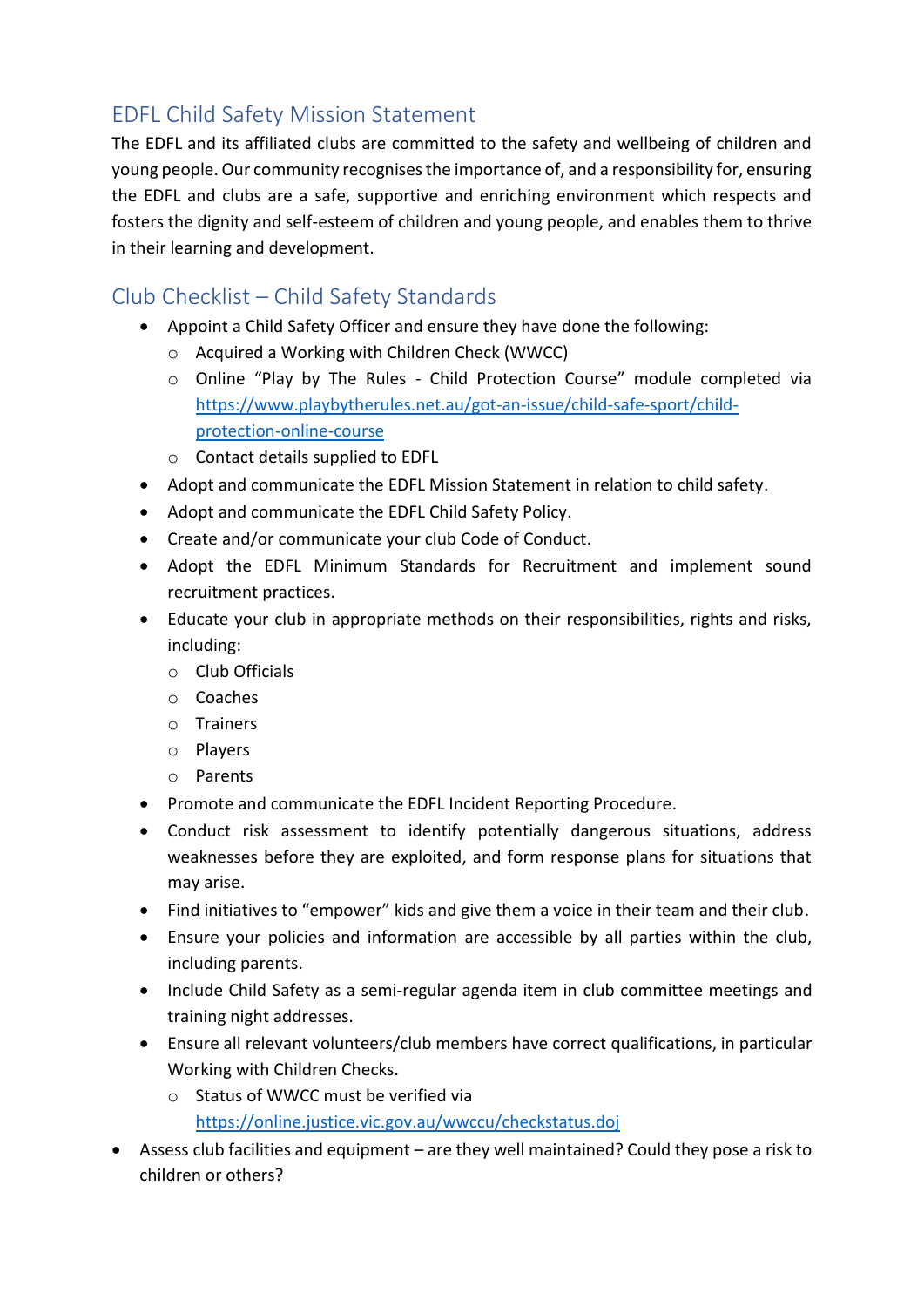## The Seven Standards for Child Safety

The seven standards as defined by VicSport are:

- 1. Strategies to embed an organisational culture of child safety, including through effective leadership arrangements.
- 2. A child safe policy or statement of commitment to child safety.
- 3. A code of conduct that establishes clear expectations for appropriate behaviour with children.
- 4. Screening, supervision, training and other human resources practices that reduce the risk of child abuse by new and existing personnel.
- 5. Processes for responding to and reporting suspected child abuse.
- 6. Strategies to identify and reduce or remove risks of child abuse.
- 7. Strategies to promote the participation and empowerment of children.

### Defining Child Safety

Child abuse involves conduct which puts children, including unborn children, at risk of harm or neglect.

Child abuse can be inflicted by adults or other children and can include:

- Physical abuse by hurting a child or a child's development (e.g. hitting, shaking or other physical harm; giving a child alcohol or drugs; or training that exceeds the child's development or maturity).
- Sexual abuse by adults or other children where a child is encouraged or forced to watch or engage in sexual activity or where a child is subject to any other inappropriate conduct of a sexual nature (e.g. sexual intercourse, masturbation, oral sex, pornography including child pornography or inappropriate touching or conversations).
- Emotional abuse by ill-treating a child (e.g. humiliation, taunting, sarcasm, yelling, negative criticism, name calling, ignoring or placing unrealistic expectations on a child).
- Neglect, including medical neglect (e.g. failing to give food, water, shelter or clothing or to protect a child from danger or foreseeable risk of harm or injury).

It is important to remember that child abuse can be present in other ways, such as bullying, inappropriate behaviour, or inappropriate communication. Negligence can also be considered as child abuse. For example, leaving one child alone after training while they wait for their parents, or neglecting to maintain facilities or equipment, can lead to the injury of a child under your care. Do not limit your awareness of this issue to the extreme cases.

**Remember:** Consider ALL forms of child abuse as you seek to make your club safer.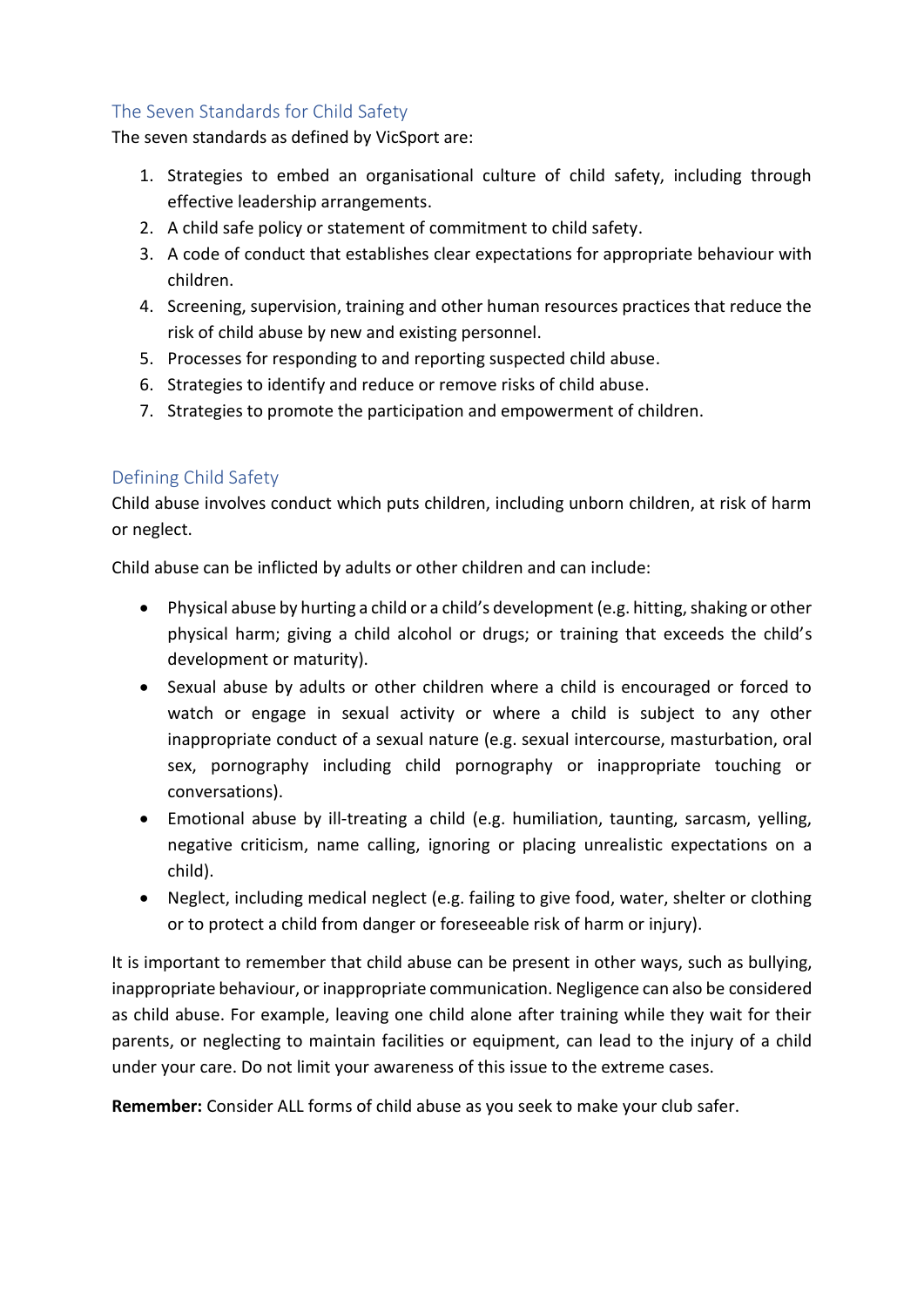# Child Safety Officer

From February 2019, all EDFL clubs must have a nominated CSO, and have supplied their details to the EDFL Child Safety Liaison Officer. The role of a Child Safety Officer (CSO) is to give players, clubs and parents a known point of contact for matters regarding child safety, and to give clubs a liaison for training and information.

Having a CSO is intended to provide support at club level to all members and proactively promote child safety and enforce strategies to strengthen the club culture and environment, so that it is, at all times, safe, fair and inclusive. In the case an incident occurs, people will have confidence in knowing who to turn to, and that the CSO in turn understands what to do.

### Where do I start?

To begin with, make sure you understand the issue you will be dealing with. Take a look at the policies and templates used and provided by the EDFL and take the time to understand the training resources intended to help you. In particular, complete some of the online Australian Sports Commission training modules (visit [https://learning.ausport.gov.au/auth/login/?returnUrl=%2F\)](https://learning.ausport.gov.au/auth/login/?returnUrl=%2F). Once you have read this handbook, it is the CSO's responsibility to lead the way in getting your club up to the standards that this new legislation has set. You won't be expected to do this alone, and you will have the support of the EDFL and from other sources.

#### Requirements

The EDFL will require you to undertake certain training, in the form of online modules and information sessions, the details of which will be provided to you when you nominate as your club CSO. This training will ensure you understand what to do if someone reports an incident to you, and what kind of problems to look out for. In order to be accepted as the CSO for your club, you must supply the certificate of completion for all requested online modules, and a valid Working with Children check.

#### Responsibilities

To ensure your club is compliant with the new legislation, you need to:

- Adopt a Child Safety Mission Statement
- Promote the EDFL Child Safety Policy
- Adopt a club Code of Conduct
- Review club recruitment process
- Educate your club personnel, players and parents about these issues and standards Create an Incident Reporting Procedure
- Run risk assessments on the club
- Implement some initiatives to empower children at your club

Each of these steps will be addressed in more detail during EDFL CSO Training. In addition to these, you should also familiarise yourself with the process for applying for a WWC check, so you can assist others from your club in getting theirs (this is addressed below).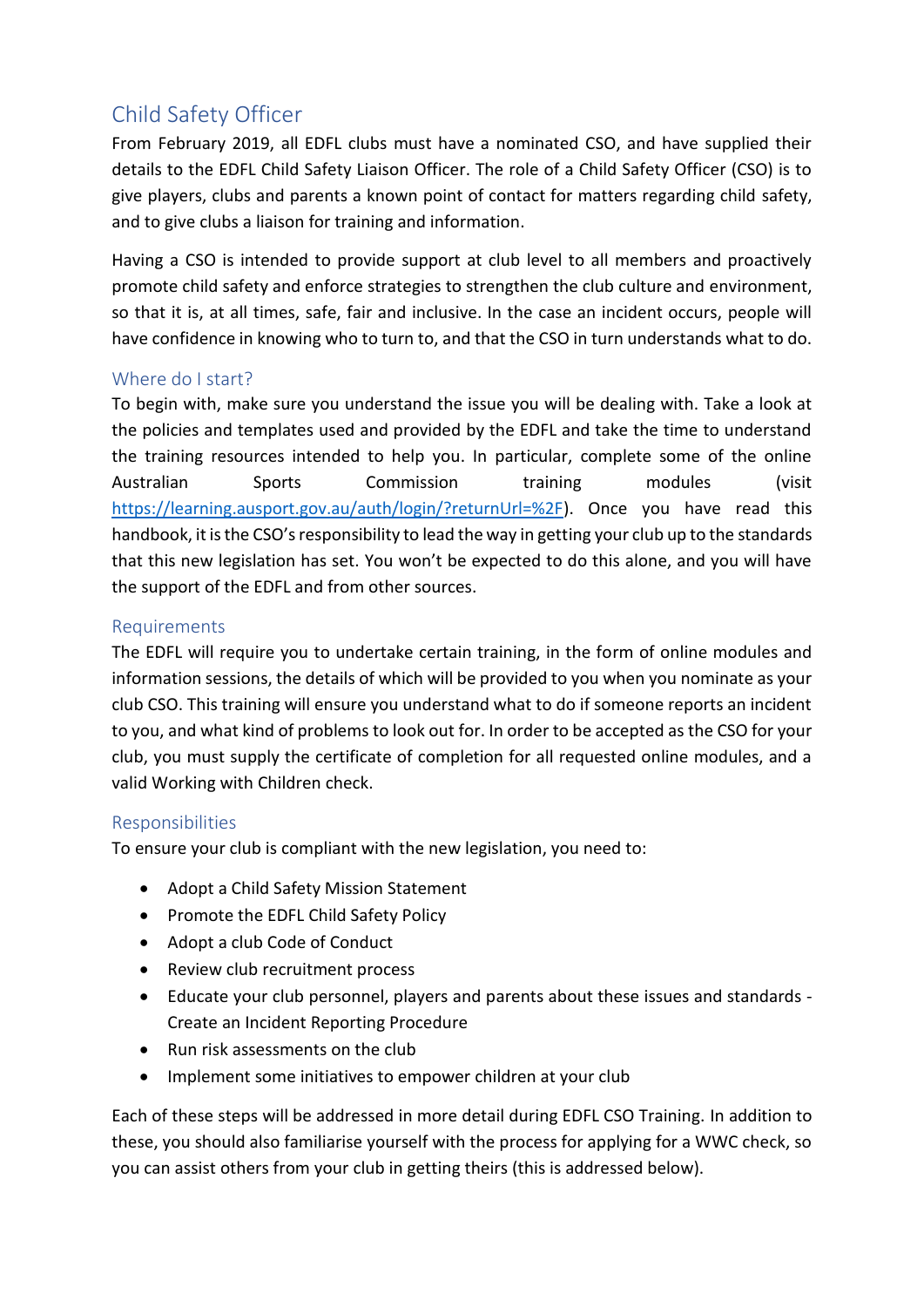### Play by the Rules – Child Protection Course

As the CSO for your club, you are required to complete an online training module. This module is an educational resource from the Australian Sports Commission and provides a great foundation of understanding for a child safety role. The module takes around 45 minutes to complete, but it can be completed in multiple sittings.

To access this module, you should:

- 1. Go t[o www.learning.ausport.gov.au](http://www.learning.ausport.gov.au/)
- 2. Create an account and sign in
- 3. Click on Learning Resources
- 4. Enrol in the Child Protection Training module. You will find it on the second page of Learning Resources

Enrolling should take you directly to the beginning of the module. If it does not, you can access it by the link that is immediately emailed to you, or by clicking the number next to your profile icon. Doing so will take you to an inbox, with a direct link waiting for you in a message.

Complete the training module. Make sure you save your certificate of completion and send a copy to your EDFL Child Safety Liaison.

It is recommended that you go over the case studies that are part of this module with your club committee, to see how they respond to each situation. Doing so will allow you to consider situations that show the complicated nature of child safety issues before any potentially arises.

# Working with Children's Checks

### Who Needs One?

The list of personnel requiring a WWC check includes:

- Coaches
- Assistant Coaches
- Coaching Coordinators
- Trainers
- Runners
- Team Managers
- Child Safety Officer
- President, Secretary, and club Committee Members
- Club Tribunal Advocates
- Club Volunteers and members who are in regular contact with children under 18 (eg. Canteen workers, club umpires, senior players helping with junior training)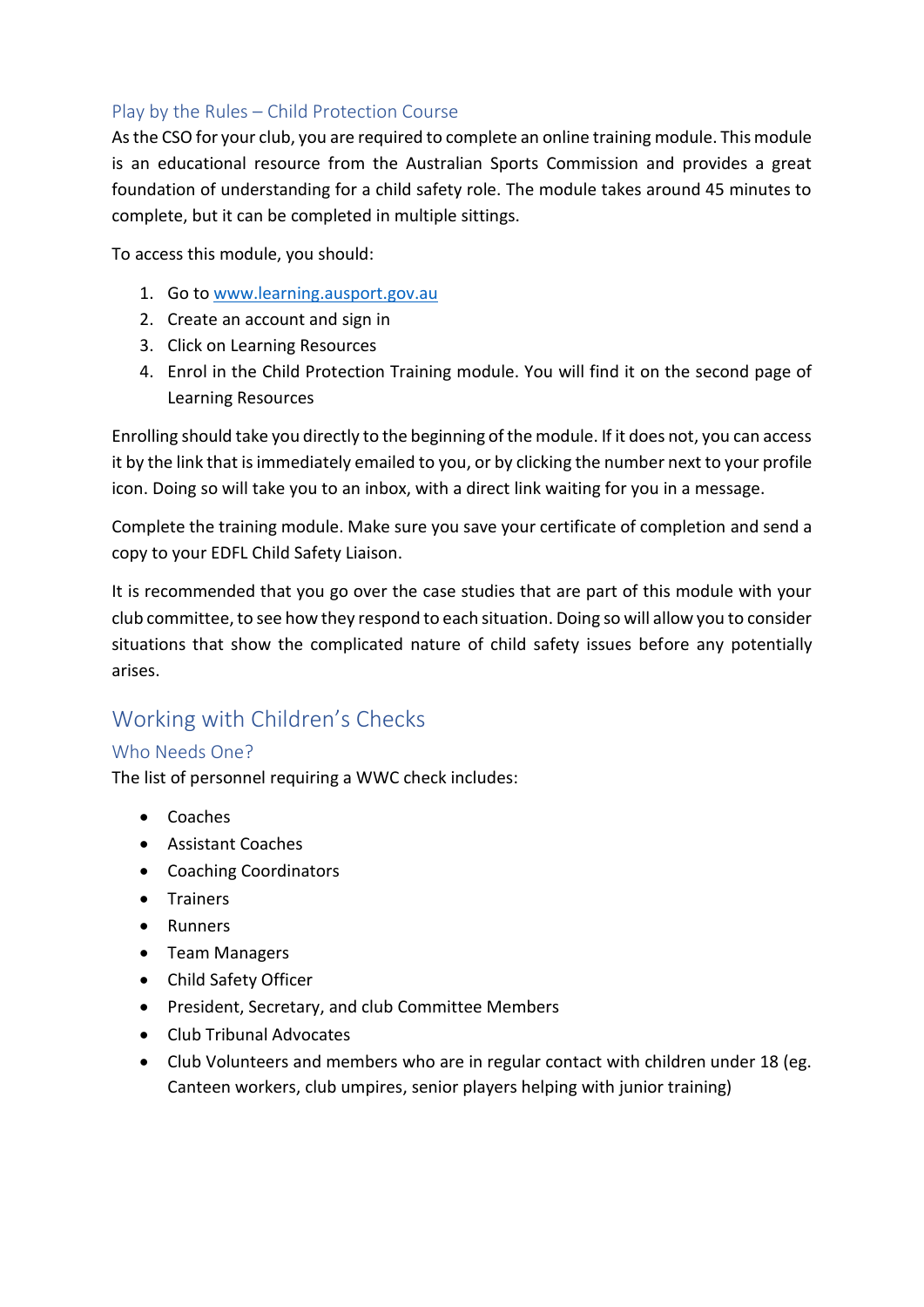### Applications

When a member of your club is applying for their WWCC, they need to complete the first part of the application online at www.workingwithchildren.vic.gov.au. They will need to complete the online application portion, after which an email will be sent to the applicant. They must then go to their nearest participating Australia Post outlet to finalise the application (not all locations do this, so check online before going).

If you verified your identity online:

- show counter staff the barcode in the email you received from workingwithchildren@smarteform.com.au on a smart phone or a printed copy
- present one acceptable proof of identity document that includes your photo, such as your Australian passport or driver's licence
- pay the non-refundable fee, if you are applying for an Employee Check. Volunteer Checks are free
- Australia Post will take your photo at no charge

If you did not verify your identity online:

- show counter staff the barcode in the email you received from workingwithchildren@smarteform.com.au on a smart phone or a printed copy
- present the required [proof of identity](http://www.workingwithchildren.vic.gov.au/home/applications/lodging+your+application/proof+of+identity+requirements/) documents, including one with your photo
- pay the non-refundable [fee,](http://www.workingwithchildren.vic.gov.au/home/applications/fees/) if you are applying for an Employee Check. Volunteer Checks are free
- Australia Post will take your photo at no charge.

**Note:** If the applicant is a paid staff member of your organisation, they must get an employee check, not a volunteer check and must also pay a small fee at this point of the application process.

Once they have received a receipt to say the process has started, they must return to the website and create a MyCheck Portal. Once they log in to this, they need to click "Change My Details" and align themselves with the club AND the league by clicking "add an organisation" and entering the following:

- To align with club: Enter club name in full eg. "Aberfeldie Sports Club"
- To align with league: Enter full league name plus shortened club name eg "Essendon District Football League - Aberfeldie"
- It is recommended that applicants complete this part during the initial online application, but it can be done at a later time by logging in again.

**Note:** applicants need to apply under organisational codes #42 and #70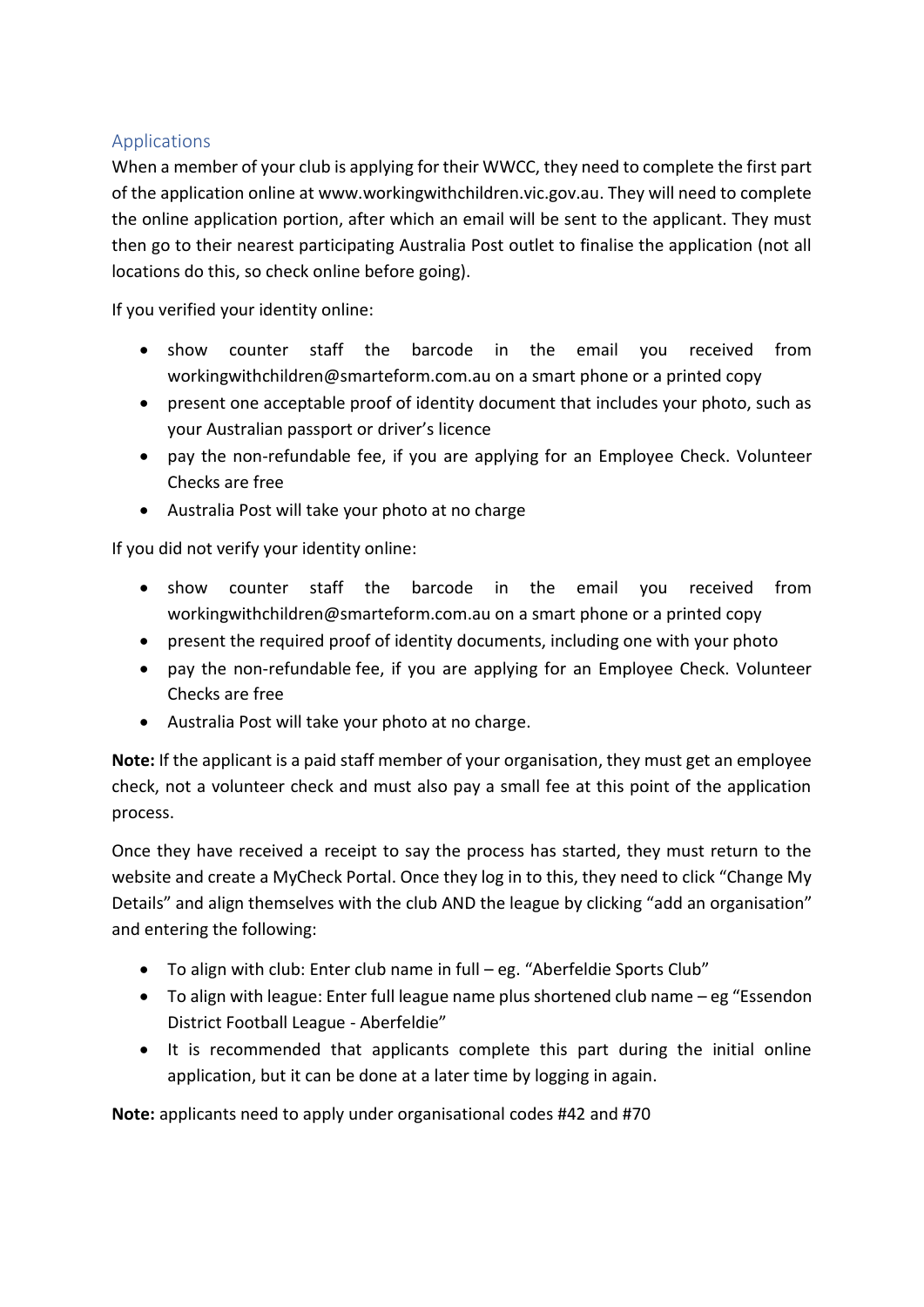## Expiration and Non-Compliance

If a member of your club does not have a WWC and are required by the EDFL (list above) to have one, they must not perform duties at the club until they do. In many cases, it will be illegal for them to do so, and both the club and the individual can be liable. This is why it is so important for these checks to be completed and properly monitored.

For this reason, the EDFL suggests keeping a file that houses a copy of all WWCC. At club level, it is vital that you ensure all required personnel get their WWCC prior to working and supply you with a copy (or at the very minimum, sight their card and verify their status online). This is in the best interests of clubs, personnel, players and the EDFL as it allows a proper level of accountability.

Once a qualification expires, they cannot continue to perform their duties until they are reaccredited and proof of this is provided the club. It is also recommended to set up a notification system and add in expiry dates for each WWCC, this will allow you to ensure all members are keeping up to date.

All members, as listed above, must have a WWCC to undertake their role at the club. The EDFL may audit your club for WWCC compliance at any stage, so it is vital to keep an accurate record. If your club does not already keep a file or database, it is recommended that you start one.

#### Exemptions

There are several situations listed in the *Working with Children Act 2005* (the Act) where people doing child-related work are exempt and do not need a Working with Children Check (Check).

The exemptions in the Act are described below.

- If you are under 18 years of age, you are exempt from the Check.
- If you are a teacher who is currently registered with the Victorian Institute of Teaching (VIT), you are exempt from the Check.
	- o *However, if your VIT registration is suspended or cancelled, you are no longer exempt and must apply for a Check. You must, in writing, notify every organisation that engages you in child-related work within seven days of the suspension or cancellation of your registration.*
- If you are a Victoria Police officer or an Australian Federal Police (AFP) officer, you are exempt from the Check.
	- o *However, if you are suspended or dismissed from Victoria Police or the AFP, you are no longer exempt and must apply for a Check. You must, in writing, notify every organisation that engages you in child-related work within seven days of being suspended or dismissed.*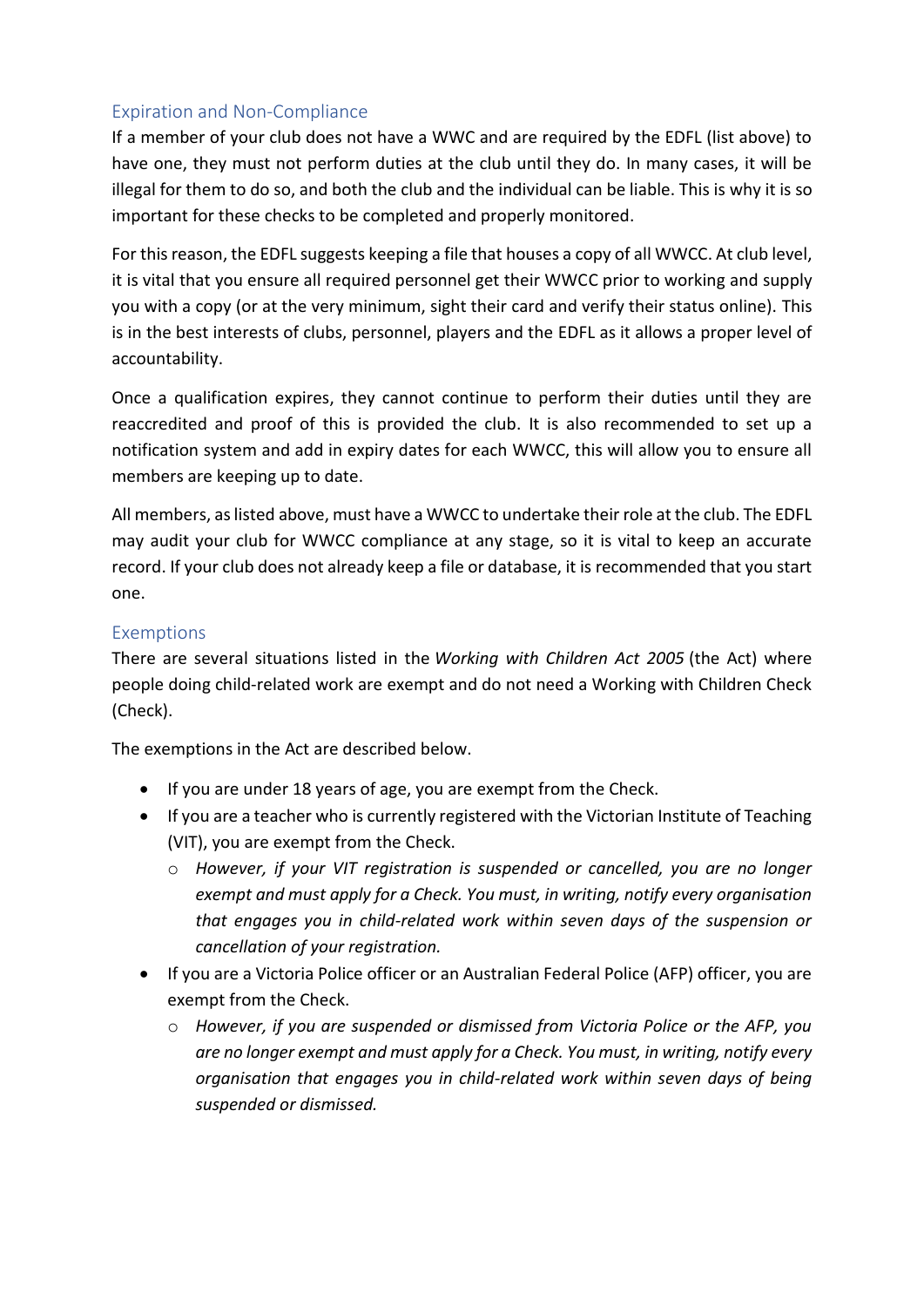#### Negative Notices

If a person applies for a Working with Children Check, they will either pass all background checks and receive their card, or the checks may find something that prevents them from being issued a WWCC. In such cases, they are issued either a Negative Notice or an Interim Negative Notice.

If this occurs, the process below should be followed (by you, the Secretary or whoever is in charge of such notices). Note that this process is different from our Reporting Procedure – this is because a Negative Notice does not necessarily mean an offence.

Important things to remember if your club receives a notice from the Department of Justice and Regulation:

- The letter you receive is confidential and should only be read by yourself and not be shared with others. Sharing personal information with others is an offence against the Department of Justice and Regulation.
- The letter you receive will also be received by the EDFL. This will only occur if the person has nominated EDFL as an employer, which is why it is crucial for them to align with the club and league correctly.
- The letter you receive may be an interim negative notice, negative notice or withdrawal notice.
- Ensure the letter is filed or stored away in a secure area where no one else can gain access.
- It is not your responsibility to question or assume guilt of the person. There are several reasons this notice may be triggered.
- Do not answer questions as to why they must stop, beyond stating that it is due to the negative or interim negative notice that has been received.

If you are unsure what to do, contact the EDFL CSO or the Department of Justice for assistance.

#### **Step 1: Check status of application**

Go to WWCC site and perform a check on the negative notice received application. Once you enter the required details (card number and surname, both of which will be on the letter), the system will tell you whether or not the person must be removed from work in the meantime.

If you are not confident or have questions, call the Department of Justice at this point, BEFORE contacting anyone else.

If the information you receive from the Departments site tells you that the person in question cannot work with children, you must ensure this person cannot work with children at your club. Please follow the steps below if the Departments website informs you the person in question cannot work with children.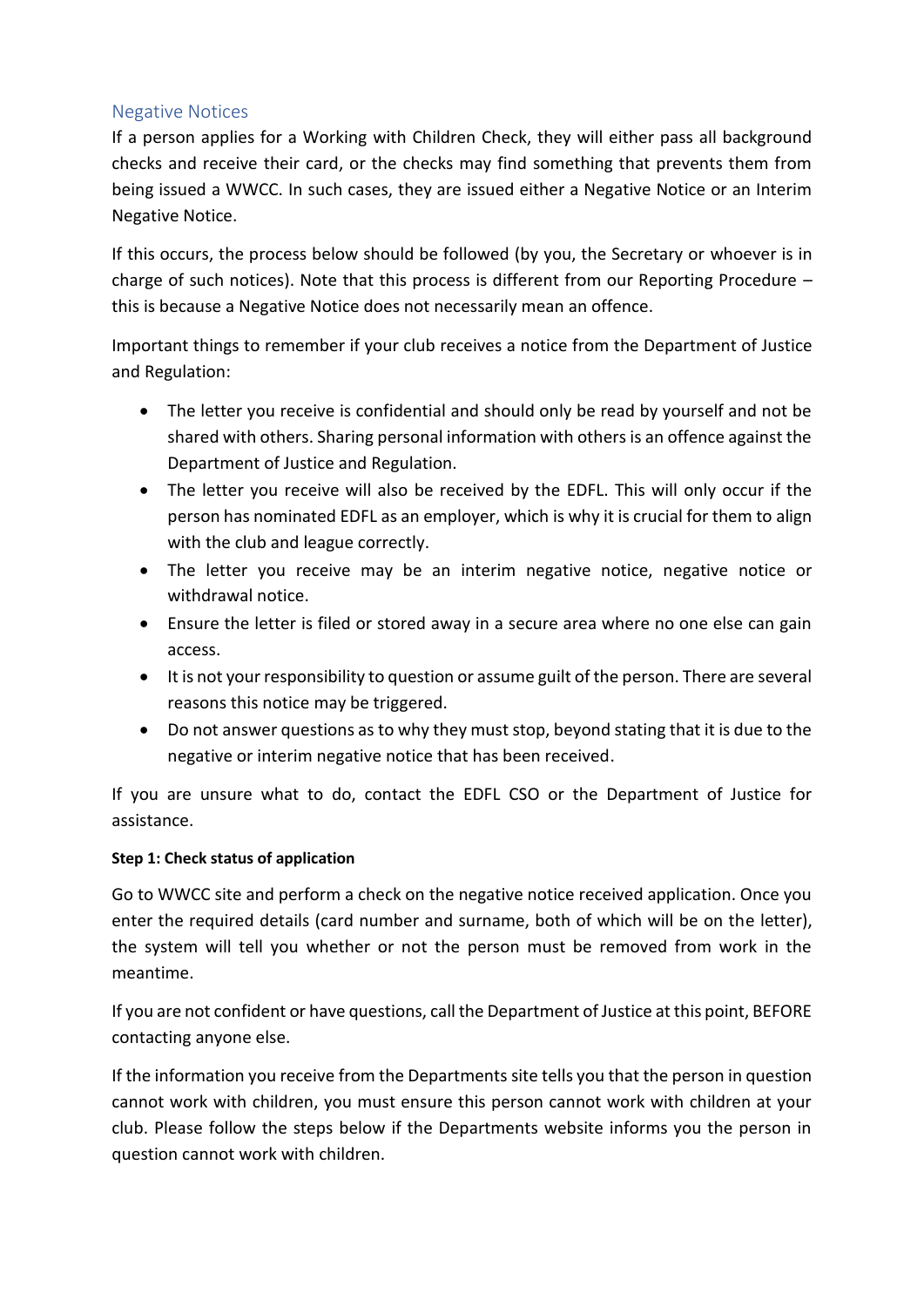### **Step 2: Contact the club Child Safety Officer at the EDFL**

You must contact the CSO of the EDFL to ensure they are aware of this notice, in case they have not received a letter. You must not divulge any information to other staff members besides the CSO. Currently, the league CSO's are Taylah Morris and Pauline Leslie.

Inform the CSO if the individual is required to stand down from duties or reassigned.

Inform them that you will contact the individual to inform them of the situation.

#### **Step 3: Contact the individual to notify them**

- Do not issue a "Please Explain" or similar you are required to notify, not investigate
- Do not make accusations or inferences about the individual there can be a range of reasons that may trigger this notice.
- Direct them to contact the Department of Justice regarding the issue.
- Do not give extra information to the individual anything beyond "we have received this notice and you are unable to continue your duties at this time" is not your place to say.

#### **Step 4: Follow up with the club to ensure the individual has ceased work, if required**

Confirm, prior to next training/game, that the individual will not be present.

## Change of Club Safety Officer

If the CSO role is changing hands at your club, you must tell the EDFL at least a week prior to the new CSO beginning their duties. This allows us time to confirm the new CSO is compliant with the requirements for the role, update our contact sheets, and ensure that the new CSO has everything they need to perform their duties.

**Note:** It is highly recommended by the EDFL that clubs do not change their CSO mid-season.

## Responding to a Report

If a child comes to confide in you regarding an incident, it is vital you handle the situation appropriately.

Make sure you:

- Remain calm. Hearing of serious incidents will likely invoke strong emotional reactions, getting angry or distressed will make this harder for the child.
- Listen to the allegation or disclosure supportively, without dispute.
- Reassure the child. i.e, it's not their fault, we're here to help, this is a safe space.
- Clarify the basic details, without seeking detailed information or asking suggestive or leading questions.
- Record basic information on the EDFL CSO Incident Register (jotform). If keeping a more detailed record at club level, ensure you use the child's own words and that it is kept in a safe place that only you have access to.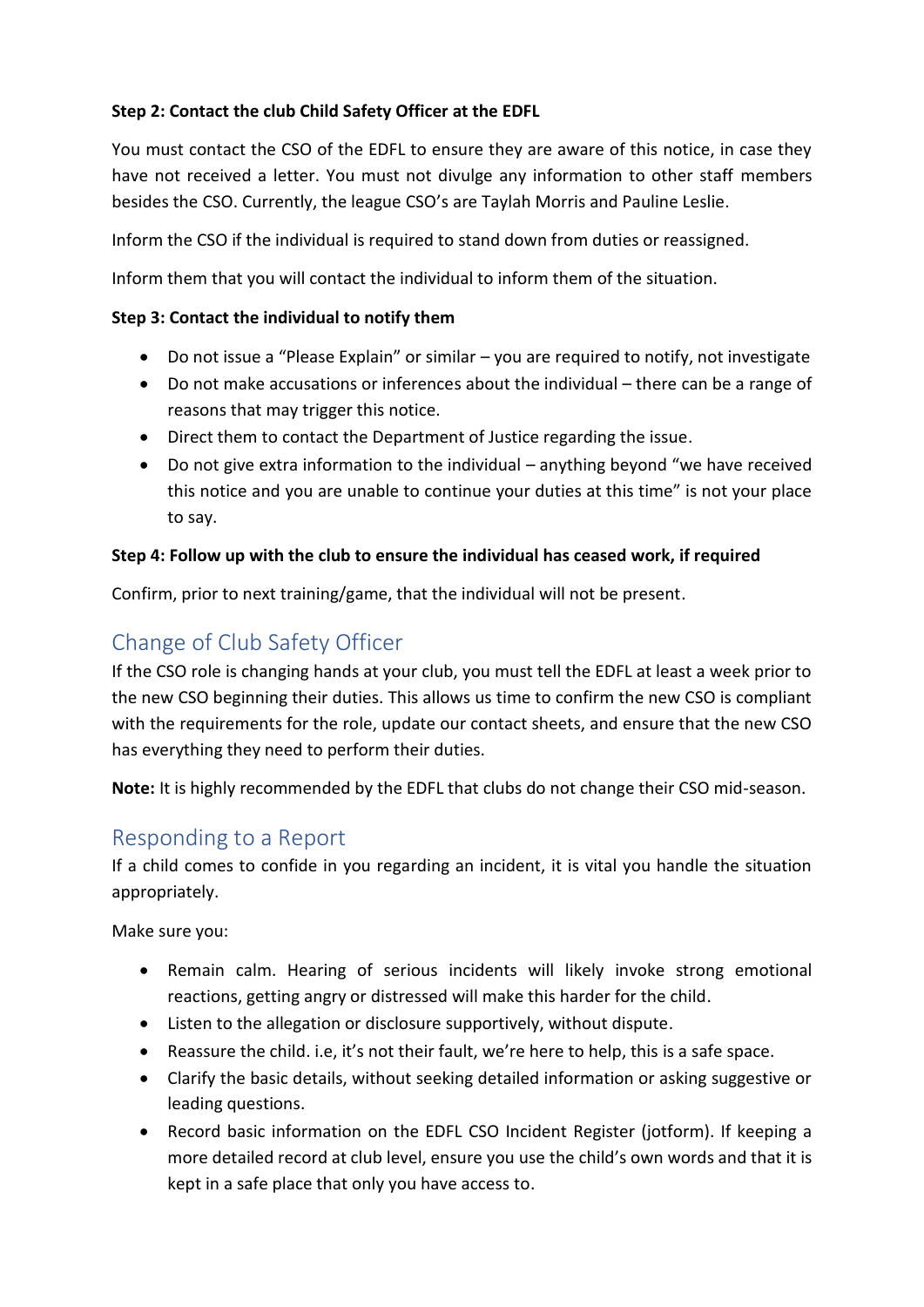- Explain to the child (if present) that other people may need to be told, in order to stop what is happening.
- Provide reassurance that immediate action will be taken.
- Report the matter as per organisational policy requirements.

Do Not:

- Push the child for details your job is to listen, not investigate.
- Ask leading questions or use phrases like "Then what happened?"
- Discuss what you have been told with others unless they are directly involved with helping the child.
- Leave the child alone in a distressed state.
- Promise confidentiality.

The person receiving the report must remember that the person about whom a report is made still holds certain rights in the ensuing process, including the rights to privacy, not be defamed, not be discriminated against and not be dismissed unfairly or without proper inquiry into the matter. They must be allowed to share their side of the story. An allegation of child abuse, whether true or false, will have sincere and lasting impact on a person and their standing in the eyes of others. An unfounded allegation handled poorly can ruin the reputation and career of an innocent person. As such, handle the situation discreetly and fairly.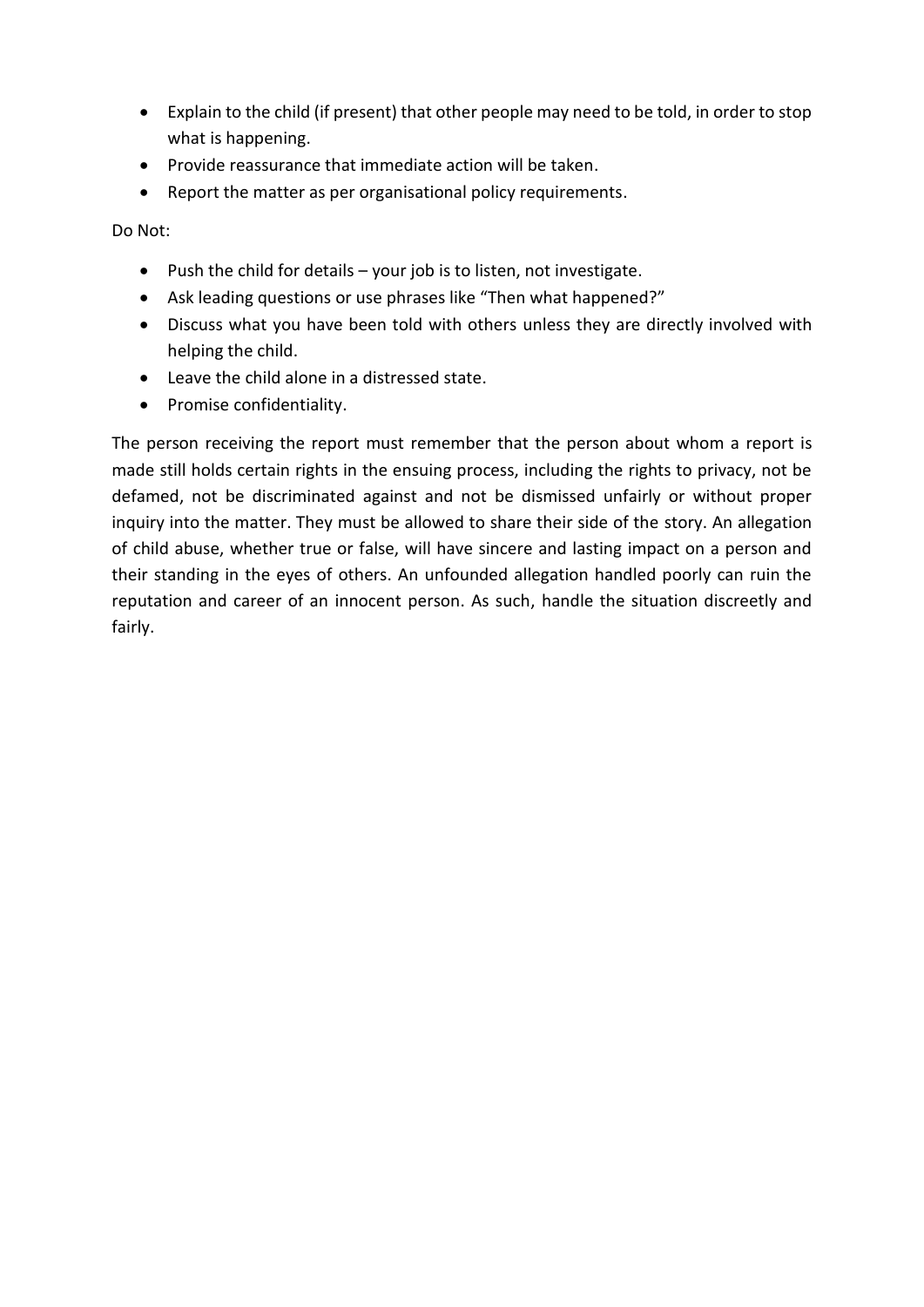# Contact List

After hours or immediate safety concerns:

Emergency Services 000

Child Protection Crisis Line (24 hours) 13 12 78

Victoria Police - Sexual Offences and Child Abuse Investigation Team (SOCIT) Contact the appropriate local office:

| North-West Metropolitan | $(03)$ 8690 4056 |
|-------------------------|------------------|
| Southern Metropolitan   | $(03)$ 9556 6128 |
| Western Victoria        | (03) 5448 1420   |
| Eastern Victoria        | (03) 5820 5878   |

### Victorian Department of Health and Human Services (DHHS)

| <b>General Enquiries:</b>       | 1300 650 172 |
|---------------------------------|--------------|
| Northern and western suburbs    | 1300 664 977 |
| Eastern suburbs                 | 1300 360 391 |
| Southern suburbs                | 1300 655 795 |
| Eastern, S/E rural and regional | 1800 020 202 |

[childsafestandards@dhhs.vic.gov.au](mailto:childsafestandards@dhhs.vic.gov.au) 

[www.dhs.vic.gov.au](http://www.dhs.vic.gov.au/)

| Kids Help Line | 1800 551 800 |
|----------------|--------------|
| Beyond Blue    | 1300 224 636 |